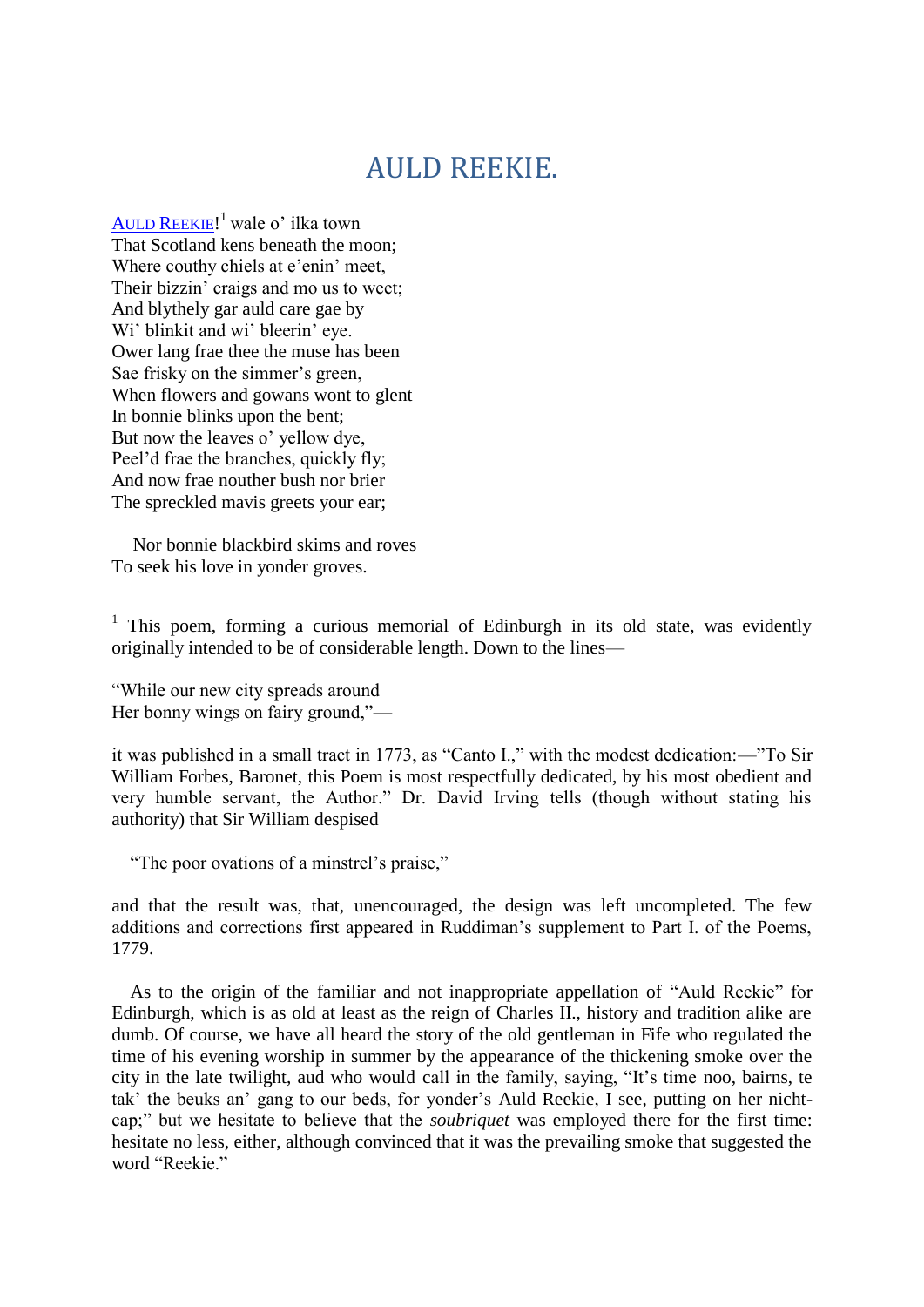Then, Reekie, welcome! Thou canst charm, Unfleggit by the year's alarm. Not Boreas, that sae snelly blows, Dare here pap in his angry nose; Thanks to our dads, whase biggin' stands A shelter to surrounding lands!

Now morn, wi" bonnie purpie-smiles Kisses the air-cock o' St. Giles; Rakin" their een, the servant lasses Early begin their lies and clashes. Ilk tells her friend o" saddest distress, That still she bruiks frae scoulin' mistress; And wi' her joe, in turnpike stair, She'd rather snuff the stinkin' air. As be subjected to her tongue, When justly censured in the wrong.

On stair, wi' tub or pat in hand. The barefoot housemaids lo"e to stand, That antrin fouk may ken how snell Auld Reekie will at mornin' smell: Then, wi' an inundation big as The burn that 'neath the Nor' Loch brig is, They kindly shower Edina"s roses, To quicken and regale our noses. Now some for this, wi' satire's leesh, Hae gien auld Edinburgh a creesh: But without sourin' nought is sweet: The mornin' smells that hail our street Prepare and gently lead the way To simmer canty, braw, and gay. Edina"s sons mair eithly share Her spices and her dainties rare, Than he that's never yet been call'd Aft frae his plaidie or his fauld.

Now stairhead critics, senseless fools, Censure their aim, and pride their rules, In Luckenbooths, wi' glowrin' eye, Their neibour's sma'est faults descry. If ony loun should dander there, O" awkward gait and foreign air, They trace his steps, till they can tell His pedigree as weel's himsel'.

When Phoebus blinks wi' warmer ray, And schools at noon-day get the play, Then bus'ness, weighty bus'ness, comes; The trader glowers—he doubts, he hums.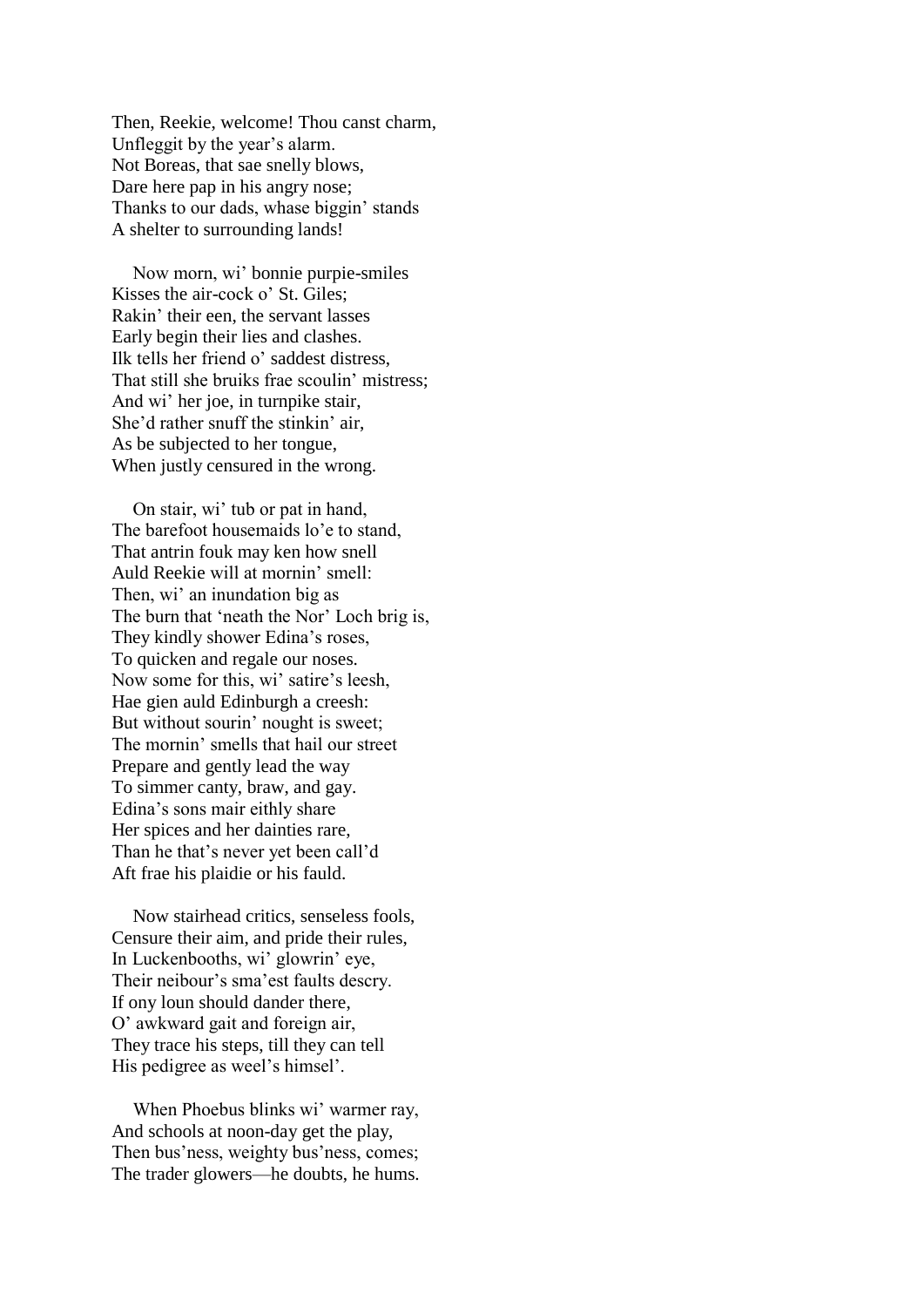The lawyers eke to Cross repair, Their wigs to shaw, and toss an air; While busy agent closely plies, And a" his kittle cases tries.

Now night, that"s cunzied chief for fun, Is wi" her usual rites begun: Through ilka gate the torches blaze, And globes send out their blinkin' rays. The usefu' cadie plies in street, To bide the profits o' his feet; For, by thir lads Auld Eeekie"s fouk Ken but a sample o' the stock O" thieves, that nightly wad oppress, And mak baith goods and gear the less. Near him the lazy chairman stands, And wats na how to turn his hands, Till some daft birkie, rantin' fou. Has matters somewhere else to do;— The chairman willing gies his light To deeds o' darkness and o' night.

It"s never saxpence for a lift That gars thir lads wi' fu'ness rift; For they wi' better gear are paid, And whores and culls support their trade.

Near some lamp-post, wi' dowie face, W<sub>i</sub>' heavy een and sour grimace, Stands she, that beauty lang had kenn'd, Whoredom her trade, and vice her end. But see where now she wins her bread By that which nature ne'er decreed, And sings sad music to the lugs, 'Mang bourachs o' damn'd whores and rogues. Whene'er we reputation lose, Pair chastity"s transparent gloss! Redemption seenil kens the name, But a's black misery and shame.

Frae joyous tavern, reelin" drunk, Wi" fiery phiz, and een half sunk, Behold the bruiser, fae to a' That in the reek o' gardies fa'! Close by his side, a feckless race O" macaronies shew their face, And think they"re free frae skaith, or harm, While pith befriends their leader's arm. Yet fearfu' aften o' their maught, They quat the glory o' the faught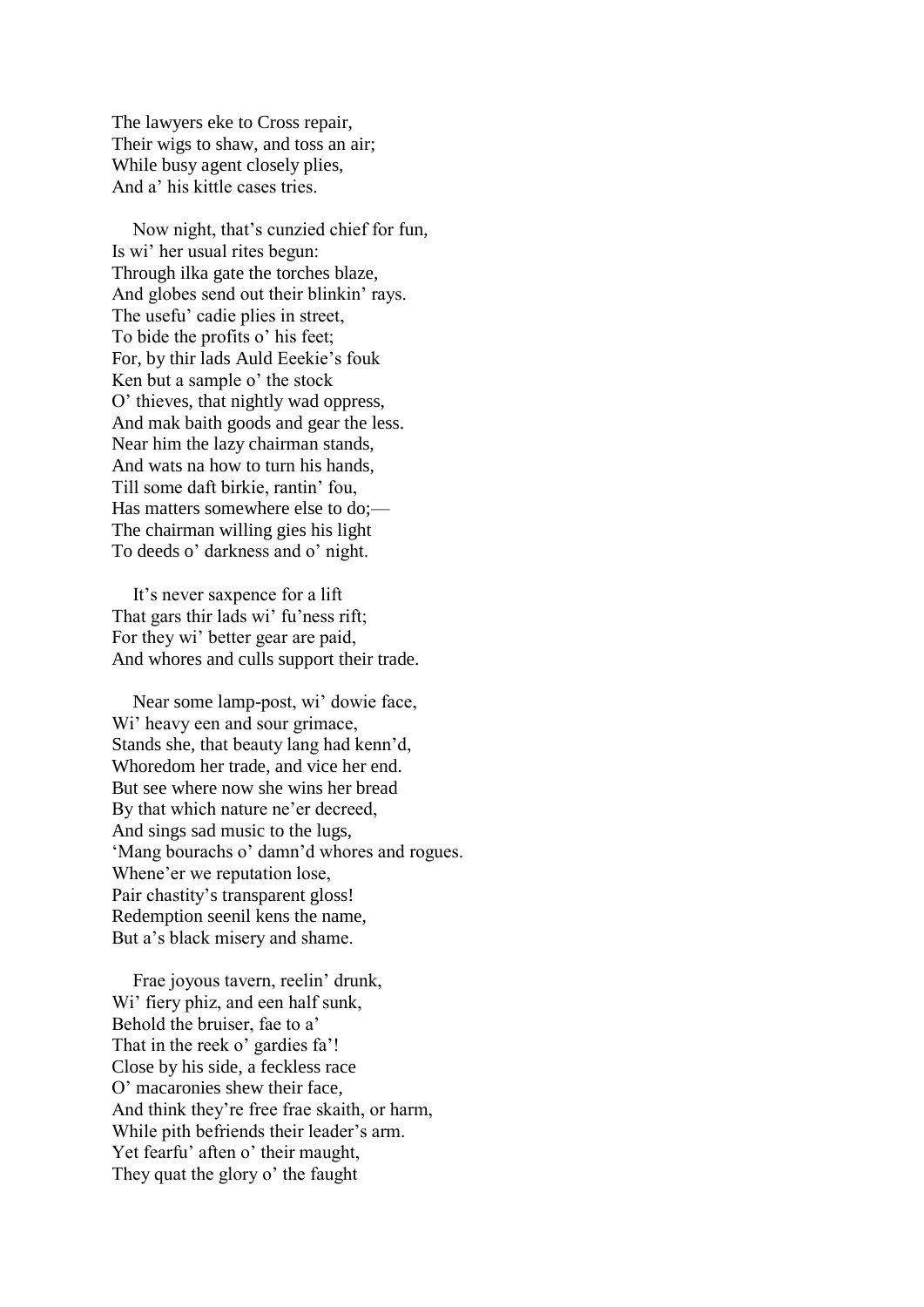To this same warrior wha led Thae heroes to bright honour's bed; And aft the hack o" honour shines In bruiser"s face wi" broken lines. O" them sad tales he tells anon, When ramble and when fighting's done; And, like Hectorian, ne'er impairs The brag and glory o' his sairs.

When feet in dirty gutters plash, And fouk to wale their fitstaps fash; At night, the macaroni drunk, In pools or gutters afttimes sunk: Hegh! what a fright he now appears, When he his corpse dejected rears! Look at that head, and think if there The pomet slaister'd up his hair! The cheeks observe, where now could shine The scancin' glories o' carmine? Ah, legs! in vain the silk-worm there Display"d to view her eident care; For stink instead of perfumes grow, And clarty odours fragrant flow.

Now, some to porter, some to punch, Some to their wife, and some their wench, Retire, while noisy ten hours' drum Gars a' your trades gae danderin' hame.

Now, mony a club, jocose and free, Gie a' to merriment and glee; Wi' sang and glass they fley the power O" care, that wad harass the hour; For wine and Bacchus still bear down Our thrawart fortune"s wildest frown: It maks you stark, and bauld, and brave, Even when descending to the grave.

<span id="page-3-0"></span>Now some, in Pandemonium's shade,<sup>2</sup> Resume their gormandising trade; Where eager looks, and glancin' een, Forspeak a heart and stamack keen.

<sup>&</sup>lt;sup>2</sup> Pandemonium and the Cape were two social clubs. All the shops in the town were then shut at eight o"clock; and from that hour till ten *(vide Traditions of Edinburgh),* when the drum of the Town-guard announced at once a sort of licence for the deluging of the street with nuisances, and a warning of the inhabitants home to their beds—unrestrained scope was given to the delights of the table. No tradesman thought of going home to his family till after he had spent an hour or two at his club. This was universal and unfailing.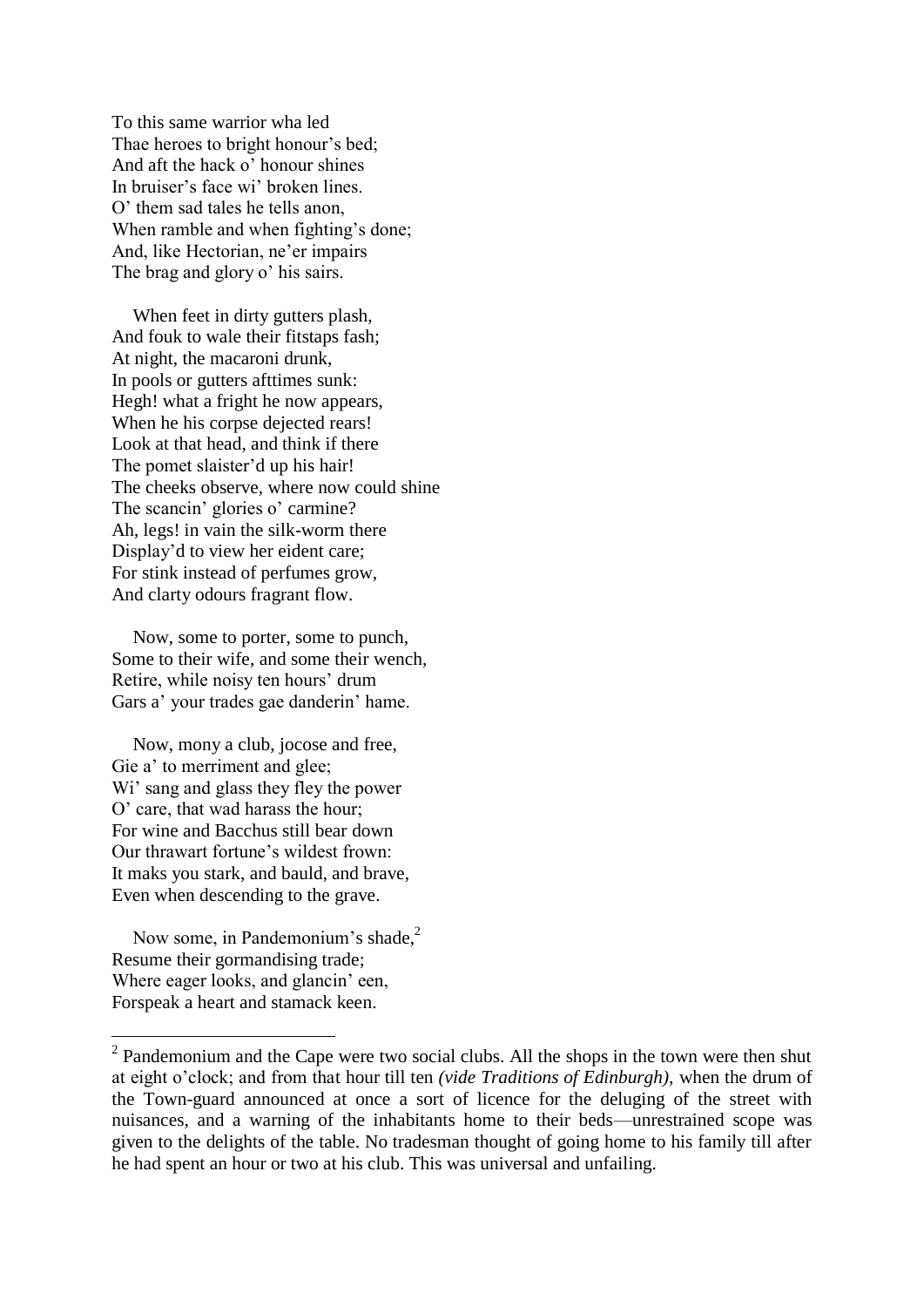Gang on, my lads! it's lang sinsyne We kenn'd auld Epicurus' line; Save you, the board wad cease to rise, Bedight wi' daintiths to the skies: And salamanders cease to swill The comforts o' a burning gill.

But chief, oh Cape[!](#page-3-0) $<sup>2</sup>$  we crave thy aid,</sup> To get our cares and poortith laid. Sincerity and genius true, 0" knights have ever been the due. Mirth, music, porter deepest dyed, Are never here to worth denied; And health, o' happiness the queen, Blinks bonny wi" her smile serene.

Though joy maist part Auld Reekie owns Eftsoons she kens sad sorrow"s frowns. What group is yon sae dismal, grim. Wi' horrid aspect, cleedin' dim? Says Death, "They"re mine, a dowie crew, To me they"ll quickly pay their last adieu."

How come mankind, when lacking woe, In saulie"s face their hearts to show; As it" they were a clock to tell That grief in them had rung her bell? Then, what is man?—why a' this fraise? Life's spunk decay'd, nae mair can blaze. Let sober grief alane declare Our fond anxiety and care; Nor let the undertakers be The only waefu' friends we see.

Come on, my Muse, and then rehearse The gloomiest theme in a' your verse. In morning, when ane keeks about, Fu" blythe and free frae ail, nae doubt, He lippens no to be misled Amang the regions o' the dead; But straight a painted corp he sees, Lang streekit "neath its canopies. Soon, soon will this his mirth control, And send damnation to his soul: Or when the dead-deal (awfu" shape!) Make frighted mankind girn and gape, Reflection then his reason sours, For the neist dead-deal may be ours. When Sybil led the Trojan down To haggard Pluto's dreary town,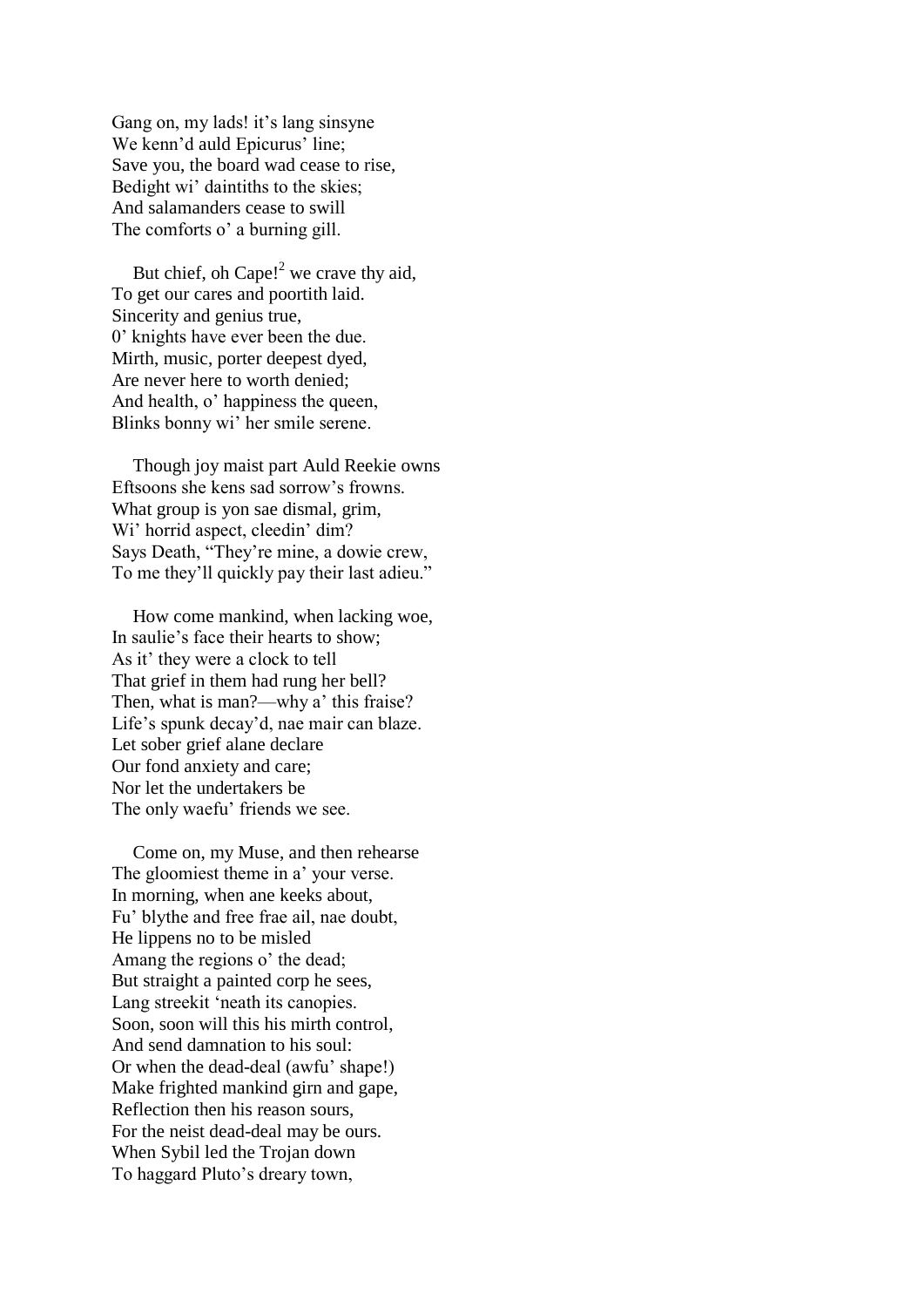Shapes waur nor thae, I freely ween, Could never meet the soldier's een.

If kail sae green, or herbs, delight, Edina's street attracts the sight: $3$ Not Co vent-garden, clad sae braw, Mair fouth o' herbs can eithly shaw; For mony a yard is here sair sought, That kail and cabbage may be bought, And healthfu' salad to regale, When pamper'd wi' a heavy meal.

Glowr up the street in simmer morn, The birks sae green, and sweet-brier thorn. Wi" spraingit flowers that scent the gale, Ca' far awa' the mornin' smell, Wi' which our ladies' flower-pat's fill'd, And every noxious vapour kill"d. Oh, Nature! canty, blythe, and free, Where is the keeking-glass like thee? Is there on earth that can compare Wi' Mary's shape, and Mary's air, Save the empurpled speck, that grows In the saft faulds o" yonder rose? How bonny seems the virgin breast, When by the lilies here carest, And leaves the mind in doubt to tell, Which maist in sweets and hue excel.

Gillespie's snuff<sup>4</sup> should prime the nose 0" her that to the market goes, If she wad like to shun the smells That float around frae market cells; Where wames o' painches' say'ry scent To nostrils gie great discontent. Now wha in Albion could expect O" cleanliness sic great neglect? Nae Hottentot that daily lairs "Mang tripe, and ither clarty wares, Hath ever yet conceived or seen, Beyond the Line, sic scenes unclean.

On Sunday here, an alter"d scene O" men and manners meets our een.

<u>.</u>

<sup>&</sup>lt;sup>3</sup> The High Street between the Tron Church and St. Giles was then a vegetable market.

<sup>&</sup>lt;sup>4</sup> Two brothers Gillespie, who realised a large fortune as tobacconists in Edinburgh. Their portraits are given in Kay, where interesting memorabilia concerning them will also be found.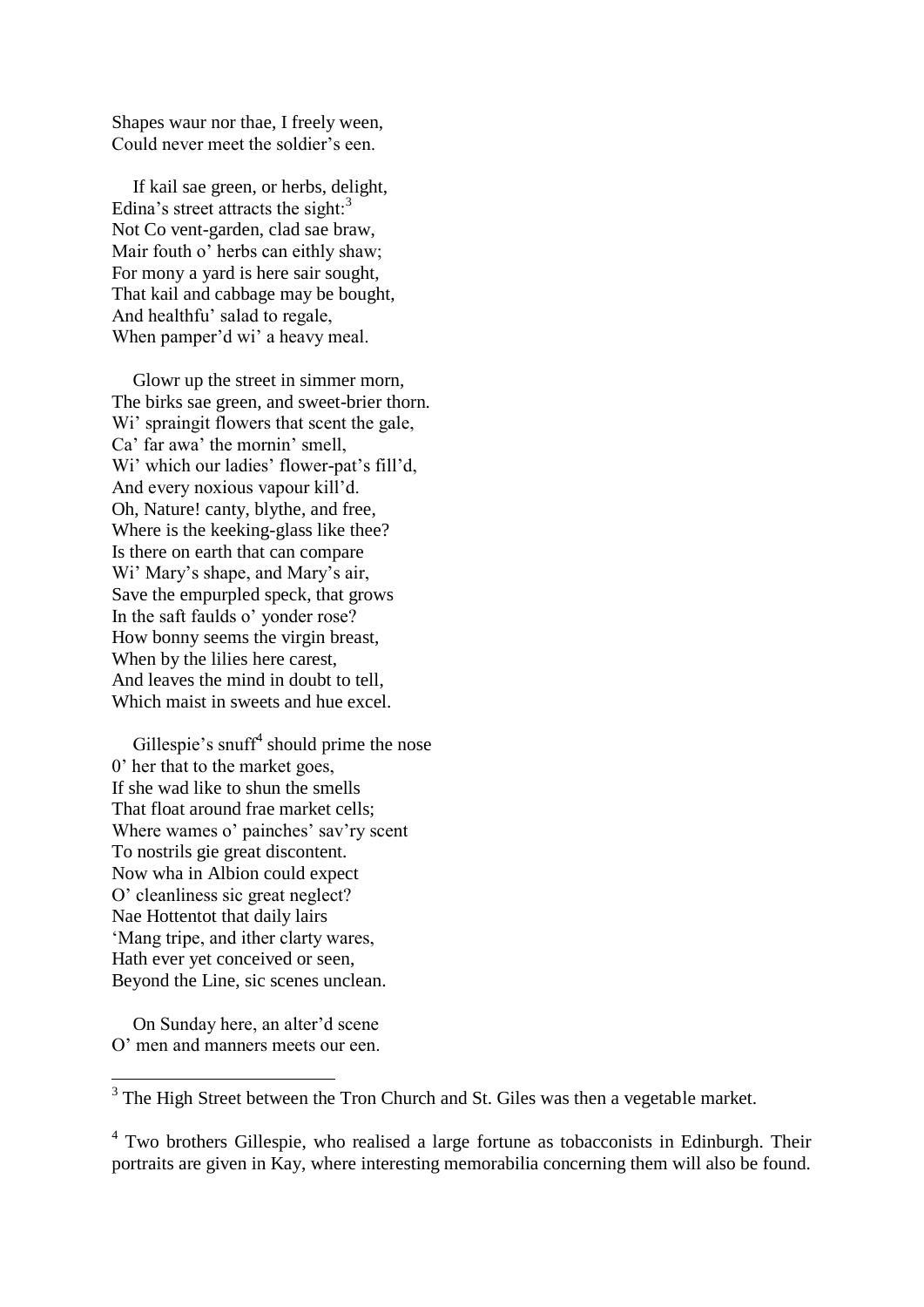Ane wad maist trow some people chose To change their faces wi' their clo'es. And fain wad gar ilk neibour think They thirst for goodness as for drink; But there's an unco dearth o' grace, That has nae mansion but the face,

And never can obtain a part In benmost corner o' the heart. Why should religion mak us sad. If good frae virtue'e to be had? Na, rather gleefu' turn your face, Forsake hypocrisy, grimace; And never have it understood You fleg mankind frae being good.

In afternoon, a" brawly buskit. The joes and lasses loe to frisk it. Some tak a great delight to place The modest bon-grace owre the face; Though you may see, if so inclined, The turning o' the leg behind. Now Comely-garden and the Park Refresh them, after forenoon"s wark: Newhaven, Leith, or Canonmills, Supply them in their Sunday's gills; Where writers aften spend their pence, To stock their heads wi" drink and sense.

While danderin' cits delight to stray To Castlehill or public way, Where they nae other purpose mean, Than that fool cause o' being seen, Let me to Arthur's Seat pursue, Where bonnie pastures meet the view, And mony a wild-lorn scene accrues, Befitting Willie Shakspeare's muse. If fancy there would join the thrang, The desert rocks and hills amang, To echoes we should lilt and play, And gie to mirth the lee-lang day.

Or should some canker"d biting shower The day and a' her sweets deflower, To Holyrood-house let me stray, And gie to musing a' the day; Lamenting what auld Scotland knew, Bien days for ever frae her view. O Hamilton, for shame! the Muse Would pay to thee her oouthy vows,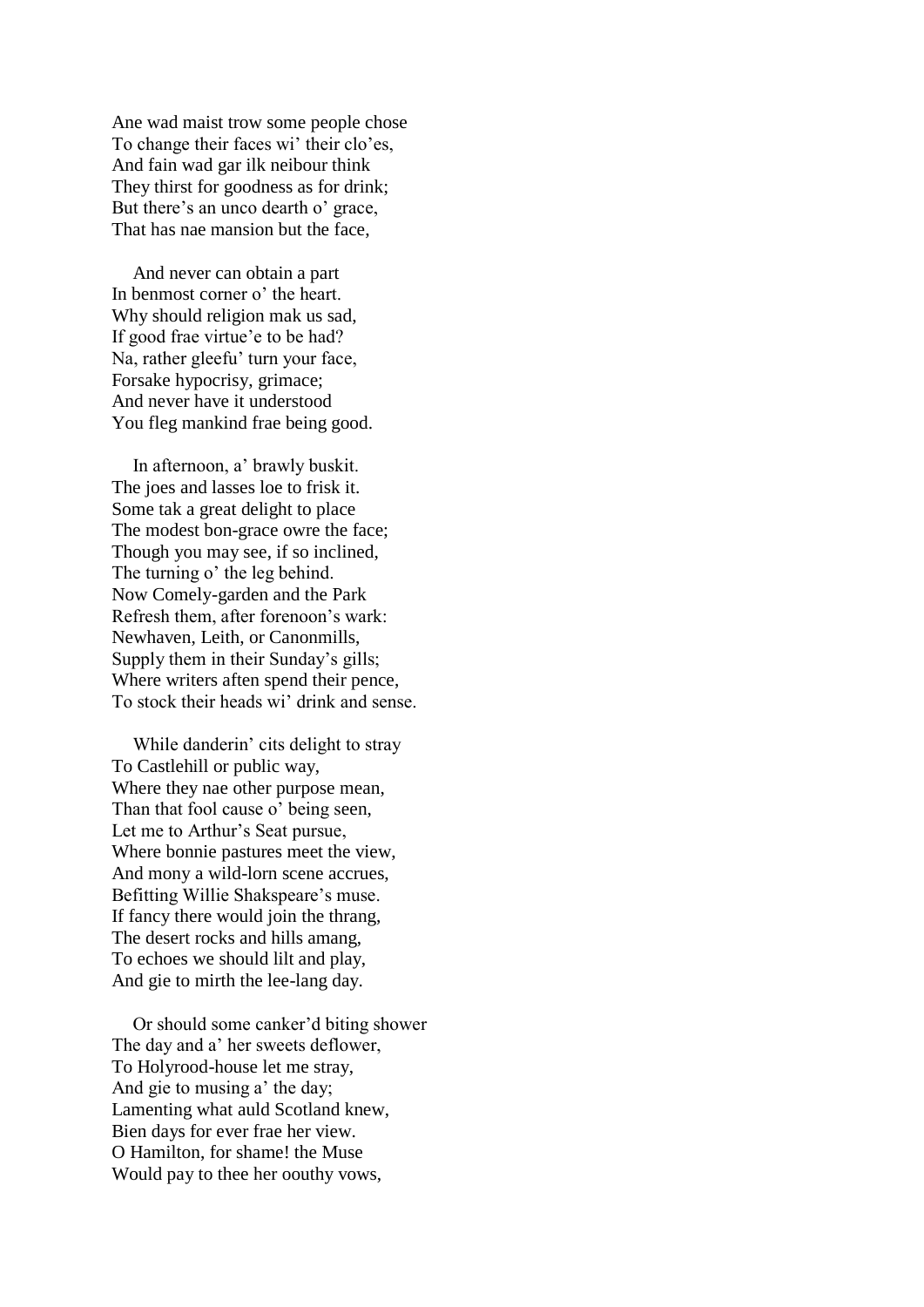Gin ye wad tent the humble strain, And gie"s our dignity again: For, oh, wae's me! the thistle springs In domicile o" ancient kings, Without a patriot to regret Our palace and our ancient state.

Blest place! where debtors daily run, To rid themsels frae jail and dun.<sup>5</sup> Here, though sequester'd frae the din That rings Auld Reekie's wa's within; Yet they may tread the sunny braes, And bruik Apollo"s cheery rays; Glowr frae St. Anthon"s grassy height, Ower vales in simmer claes bedight; Nor ewer hing their head, I ween, Wi' jealous fear o' being seen. May I, whenever duns come nigh, And shake my garret wi' their cry, Scour here wi" haste, protection get, To screen mysel' frae them and debt; To breathe the bliss o' open sky, And Simon Fraser's bolts defy.<sup>6</sup>

Now gin a loun should hae his claes In threadbare autumn o' their days, St. Mary, broker"s guardian saunt, Will satisfy ilk ail and want; $<sup>7</sup>$ </sup> For mony a hungry writer there Dives down at night, wi' cleedin' bare, And quickly rises to the view A gentleman, perfite and new. Ye rich fouk, look na wi' disdain Upon this ancient brokage lane, For naked poets are supplied Wi' what you to their wants denied.

<u>.</u>

<sup>5</sup> The precincts of Holyrood Palace were in those days a sanctuary for debtors, who were jestingly called Abbey-lairds.

<sup>&</sup>lt;sup>6</sup> The keeper of the Tolbooth.

 $<sup>7</sup>$  St. Mary's Wynd—a mean street in Edinburgh, exclusively occupied by dealers in old</sup> clothes.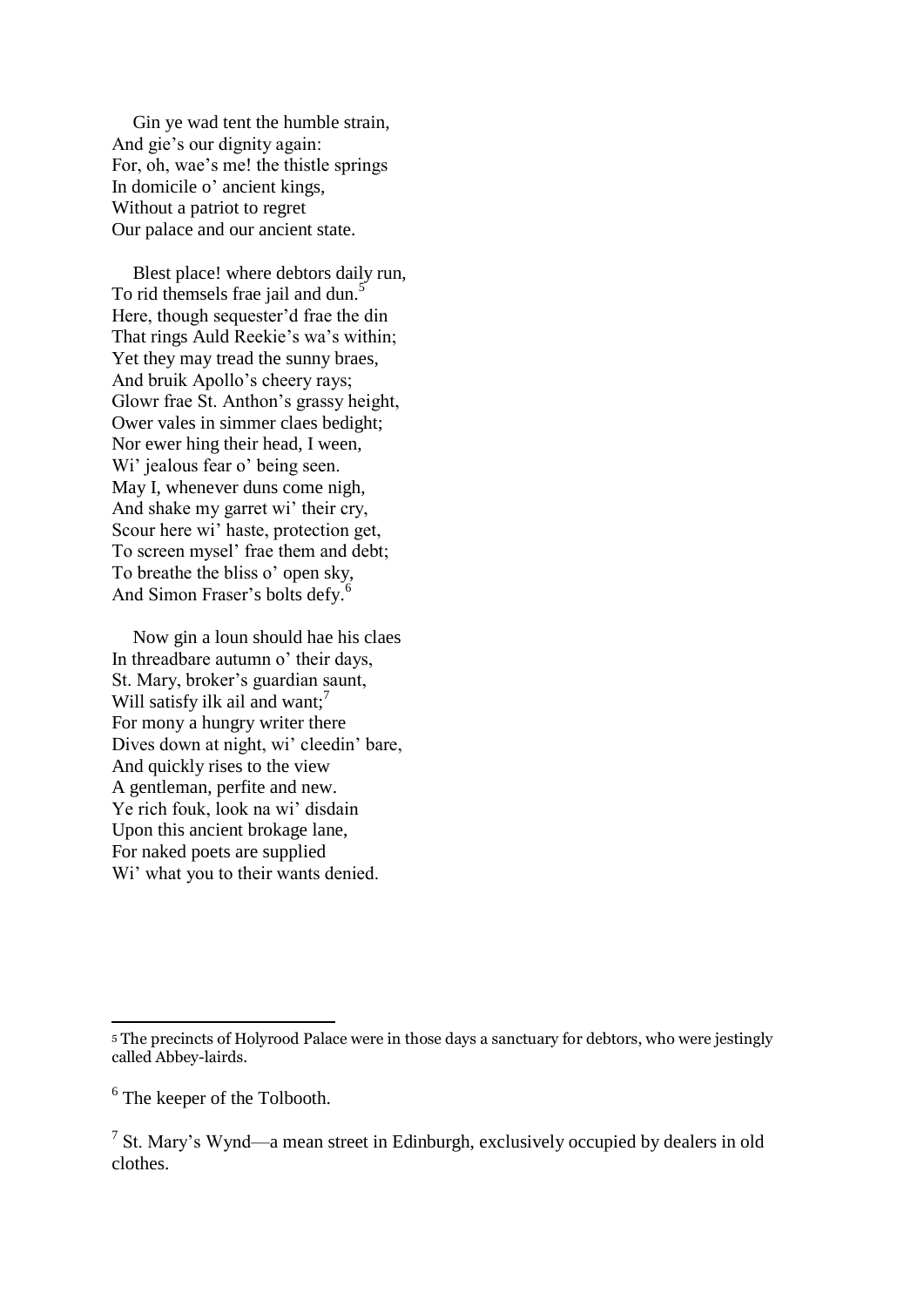Peace to thy shade, thou wale o' men, Drumuiond!<sup>8</sup> relief to poortith's pain: To thee the greatest bliss we owe, And tribute's tear shall gratefu' flow; The sick are cured, the hungry fed, And dreams o" comfort tend their bed. As lang as Forth weets Lothian's shore, As lang"s on Fife her billows roar, Sae lang shall ilk whase country's dear, To thy remembrance gie a tear. By thee, Auld Reekie thrave and grew Delightfu' to her childer's view; Nae mair shall Glasgow striplings threap Their city's beauty and its shape. While our new city spreads around Her bonny wings on fairy ground.<sup>9</sup>

But provosts now, that ne'er afford The sma'est dignity to lord, Ne'er care though every scheme gae wild That Drummond"s sacred hand has cull"d. The spacious brig<sup>10</sup> neglected lies, Though plagued wi' pamphlets, dunn'd wi' cries; They heed not, though destruction come To gulp us in her gaunting womb. Oh, shame! that safety canna claim Protection from a provost's name; But hidden danger lies behind, To torture and to fleg the mind. I may as weel bid Arthur"s Seat To Berwick Law mak gleg retreat, As think that either will or art Shall get the gate to win their heart: For politics are a' their mark,

Bribes latent, and corruption dark. If they can eithly turn the pence, Wi' city's good they will dispense, Nor care though a' her sons were lair'd Ten fathom i' the auld kirkyard.

 $8\,$ <sup>8</sup> George Drummoad, a benevolent chief magistrate of Edinburgh, who was chiefly instrumental in the establishment of an infirmary in his native city, and in the extension of the city over the grounds to the north.

<sup>&</sup>lt;sup>9</sup> Here the poem as Canto I. ended.

 $10$  In allusion to the state of the North Bridge after its fall.